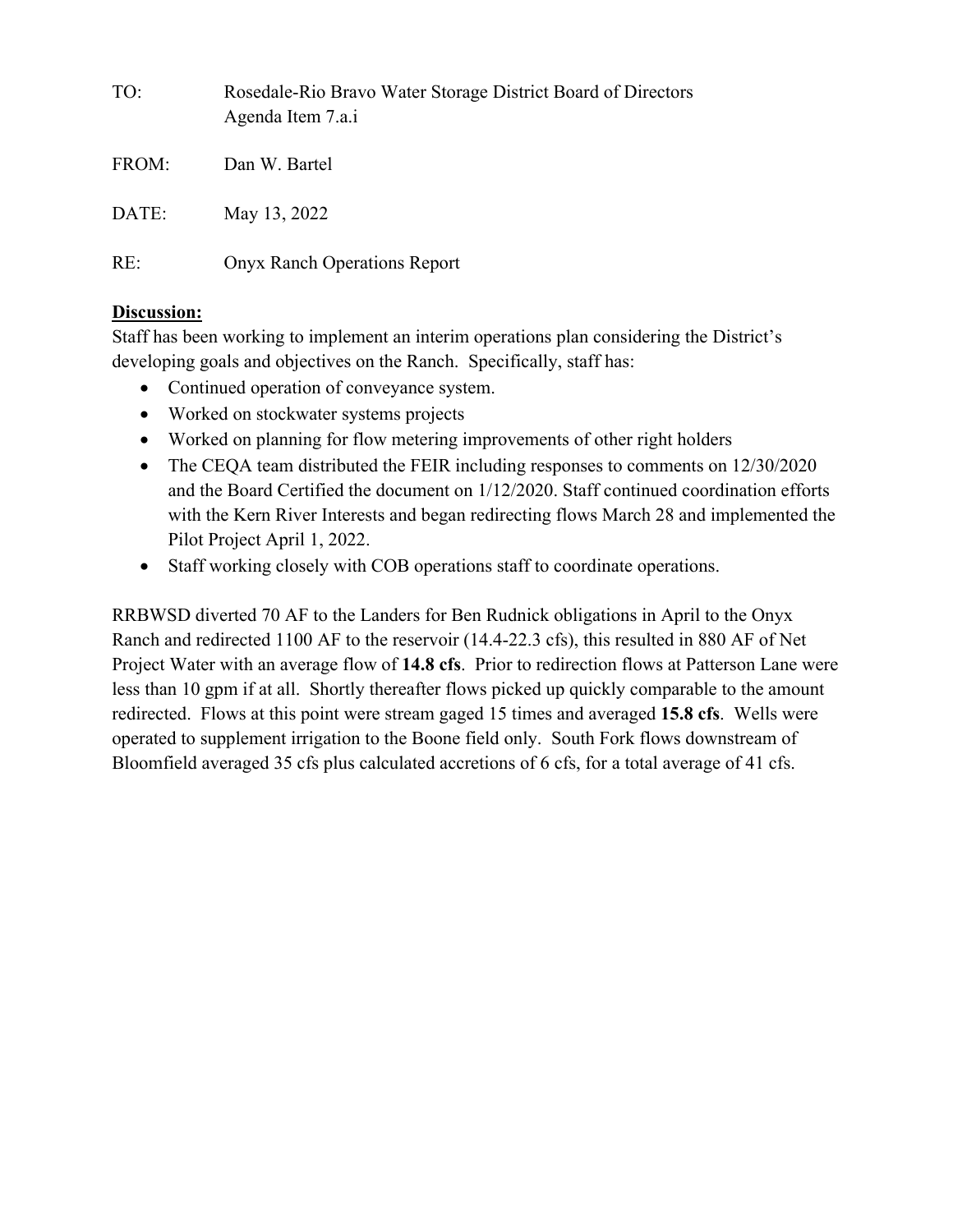



South Fork flow at Patterson Ln. after redirecting flows to reservoir 4/15/2022 Measured Flow 21.8 cfs, normally 0 cfs at this flow regime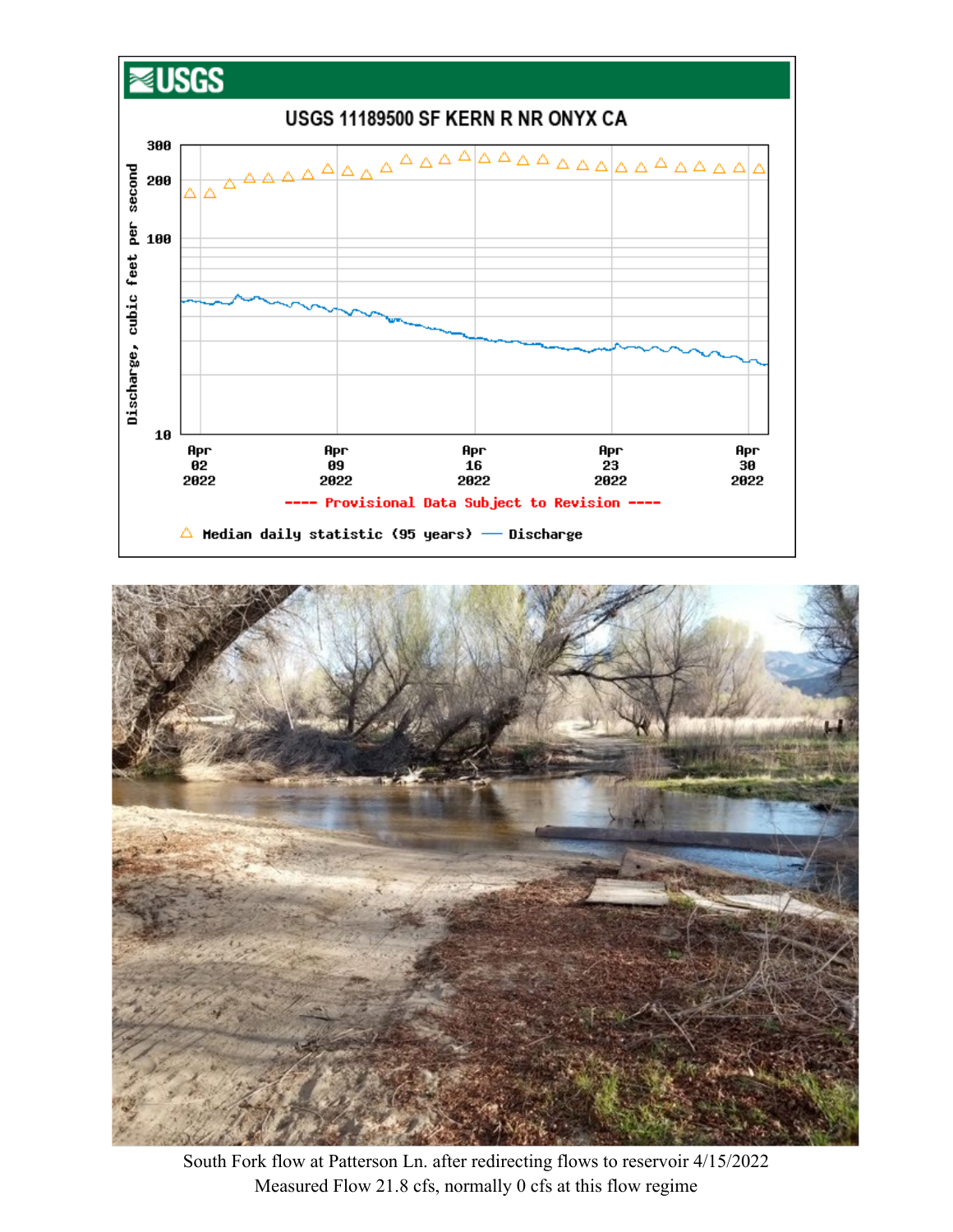## South Fork Kern River Monthly Measurement Report

|                           | Daily values in SFD = Second Foot Days, Monthly total in AF = Acre-Feet |                   |                  |               |                                                                                                   |      |               |               |             |              |                                           |               |                                        |                 |                                                       |               |               |                       |                   |                     |                           |                       |                                          |          |           |
|---------------------------|-------------------------------------------------------------------------|-------------------|------------------|---------------|---------------------------------------------------------------------------------------------------|------|---------------|---------------|-------------|--------------|-------------------------------------------|---------------|----------------------------------------|-----------------|-------------------------------------------------------|---------------|---------------|-----------------------|-------------------|---------------------|---------------------------|-----------------------|------------------------------------------|----------|-----------|
| Date<br><b>South Fork</b> |                                                                         |                   |                  |               | D.Prince (4,5,17,20-22,37)                                                                        |      |               | Hafenfeld (5) |             |              | RRBWSD (1,3,6,7,12, Wirth1, 30,33, Boone) |               |                                        | J.Nicoll (3) on | 5,9, Wirth 1, 17, 18)<br>(20-22, Wirth 2, 27, 29, 37) |               | Smith (Smith) | <b>Total Diverted</b> | <b>South Fork</b> |                     | <b>RRBWSD to Isabella</b> |                       |                                          | Isabella |           |
|                           | USGS - Onyx                                                             | <b>Accretions</b> | Doyle Ranch Road | Mill/Hillside | Miller<br>Prince                                                                                  |      | <b>Miller</b> | Landers       | Cottonwood  | Scodie/Mack  | Landers                                   | <b>Nicoll</b> | Redirected<br>"Gross Project<br>Water" | <b>Nicoll</b>   | Cottonwood                                            | <b>Nicoll</b> | Smith         |                       | Sierra Way "Flow" | Patterson<br>"Flow" | "Net Project Water"       | Mean<br><b>Inflow</b> | North Fork   Difference  <br><b>Flow</b> |          | 3 Day Avg |
|                           | 47                                                                      |                   |                  |               | 4.8                                                                                               | 9.3  | 4.8           |               |             |              | 1.5                                       |               | 17.6                                   | 2.4             |                                                       |               | 10.5          | 33                    | Yes               | 19.2 / 20.2         | 14                        | 448                   | 459                                      | $-11$    |           |
|                           | 46                                                                      |                   | 41               |               | 3.9<br>8.1                                                                                        |      | 3.9           |               |             |              | 1.3                                       |               | 20.5                                   | 2.4             |                                                       |               | 10.0          | 30                    | Yes               | Yes                 | <b>16</b>                 | 467                   | 483                                      | $-16$    |           |
|                           |                                                                         |                   |                  |               | 3.9                                                                                               | 5.5  | 3.9           |               |             |              | 1.8                                       |               | 21.5                                   | 3.0             |                                                       |               | 10.5          | 28                    | Yes               | Yes                 | 17                        | 533                   | 547                                      | $-14$    |           |
|                           | 48                                                                      |                   |                  |               | 4.1<br>8.1                                                                                        |      | 4.1           |               |             |              | 1.1                                       |               | 21.6                                   | 3.3             |                                                       |               | 9.8           | 31                    | Yes               | 21.6                | 17                        | 502                   | 576                                      | $-74$    |           |
|                           | 49                                                                      |                   |                  |               | 4.7                                                                                               | 8.5  | 4.7           |               |             |              | $1.0\,$                                   |               | 21.8                                   | 3.0             |                                                       | 2.8           | 10.8          | 36                    | Yes               | 17.7                | 17 <sup>2</sup>           | 624                   | 578                                      | 46       |           |
|                           | 46                                                                      |                   |                  |               | 4.5                                                                                               | 7.8  | 4.5           |               |             |              | 1.3                                       |               | 22.3                                   | 3.0             |                                                       | 3.5           | 7.8           | 32                    | Yes               | 19                  | <b>18</b>                 | 658                   | 636                                      | 22       |           |
|                           | 46                                                                      |                   |                  |               | 4.4                                                                                               | 9.9  | 4.4           |               |             |              | 1.5                                       |               | 19.0                                   | 2.9             |                                                       | 3.4           | 8.7           | 35                    | Yes               | Yes                 | <b>15</b>                 | 683                   | 705                                      | $-22$    |           |
|                           |                                                                         |                   |                  |               | 4.1                                                                                               | 7.2  | 4.1           |               |             |              | $1.1\,$                                   |               | 24.0                                   | 3.7             |                                                       |               | 8.6           | 29                    | Yes               | Yes                 | 19                        | 729                   | 777                                      | $-48$    |           |
|                           | 43                                                                      |                   | 38               |               | 4.2                                                                                               | 7.8  | 4.2           |               |             |              | 1.8                                       |               | 22.9                                   | 2.7             |                                                       |               | 8.1           | 29                    | Yes               | 15.5                | <b>18</b>                 | 734                   | 870                                      | $-136$   |           |
|                           | 42                                                                      |                   |                  |               | 3.9                                                                                               | 10.5 | 3.9           |               |             |              | 1.5                                       |               | 20.5                                   | 2.4             |                                                       |               | 7.8           | 30                    | Yes               | Yes                 | <b>16</b>                 | 751                   | 880                                      | $-129$   |           |
| 11                        | 41                                                                      |                   |                  |               | 3.7                                                                                               | 8.2  | 3.7           |               |             |              | 1.6                                       |               | 21.0                                   | 3.4             |                                                       |               | 7.7           | 28                    | Yes               | 15                  | 17                        | 885                   | 796                                      | 89       |           |
| 12                        | 39                                                                      |                   |                  |               | 3.1                                                                                               | 7.3  | 3.1           |               |             |              | 1.3                                       |               | 19.1                                   | 3.4             |                                                       |               | 6.4           | 25                    | Yes               | Yes                 | 15                        | 566                   | 662                                      | -96      |           |
| 13                        | 36                                                                      |                   |                  |               | 2.4                                                                                               | 6.7  | 2.4           |               |             |              | $1.1$                                     |               | 19.2                                   | 3.3             |                                                       |               | 6.4           | 22                    | Yes               | 17.3                | 15                        | 527                   | 576                                      | $-49$    |           |
| 14                        | 34                                                                      |                   |                  |               | 2.2                                                                                               | 5.9  | 2.2           |               |             |              | 0.6                                       |               | 19.9                                   | 2.4             |                                                       |               | 6.2           | 19                    | Yes               | 17.5                | 16                        | 472                   | 536                                      | $-64$    |           |
| 15                        | 33                                                                      |                   |                  |               | 2.1                                                                                               | 5.6  | 2.1           |               |             |              | $1.0\,$                                   |               | 18.7                                   | 2.3             |                                                       |               | 6.0           | 19                    | Yes               | 21.8                | 15                        | 520                   | 499                                      | 21       |           |
| 16                        | 31                                                                      |                   | too windy        |               | 2.2                                                                                               | 5.4  | 2.2           |               |             |              | 1.3                                       |               | 16.8                                   | 2.2             |                                                       |               | 5.9           | 19                    | Yes               | Yes                 | 13                        | 521                   | 482                                      | 39       |           |
| 17                        | 30                                                                      |                   |                  |               | 2.2                                                                                               | 5.3  | 2.2           |               |             |              | $1.0\,$                                   |               | 16.6                                   | 2.1             |                                                       |               | 5.5           | 18                    | Yes               | Yes                 | 13                        | 528                   | 490                                      | 38       |           |
| 18                        | 30                                                                      |                   | 27               |               | 2.2                                                                                               | 5.3  | 2.2           |               |             |              | 1.3                                       |               | 15.0                                   | 3.2             |                                                       |               | 5.7           | 20                    | Yes               | 15.3                | 12                        | 417                   | 463                                      | $-46$    |           |
| 19                        | 29                                                                      |                   |                  |               | 2.3                                                                                               | 5.5  | 2.3           |               |             |              | 1.5                                       |               | 15.5                                   | 3.3             |                                                       |               | 5.5           | 20                    | Yes               | 14.5                | 12                        | 455                   | 450                                      | - 5      |           |
| 20                        | 28                                                                      |                   |                  |               | 2.2                                                                                               | 5.0  | 2.2           |               |             |              | 0.9                                       |               | 16.7                                   | 3.0             |                                                       |               | 5.3           | 19                    | Yes               | Yes                 | 13 <sup>°</sup>           | 434                   | 447                                      | $-13$    |           |
| 21                        | 27                                                                      |                   |                  |               | 2.2                                                                                               | 5.3  | 2.2           |               |             |              | 0.7                                       |               | 16.1                                   | 3.0             |                                                       |               | 5.0           | 18                    | Yes               | Yes                 | 13                        | 459                   | 443                                      | 16       |           |
| 22                        | 27                                                                      |                   |                  |               | 2.3<br>5.2                                                                                        |      | 2.3           |               |             |              | 1.5                                       |               | <b>16.8</b>                            | 2.4             |                                                       |               | 4.0           | 18                    | Yes               | 13                  | 13                        | 541                   | 510                                      | 31       |           |
| 23                        | 29                                                                      |                   | 26               |               | 2.2<br>5.2                                                                                        |      | 2.2           |               |             |              | 0.9                                       |               | <b>18.0</b>                            | 3.2             |                                                       |               | 4.1           | 18                    | Yes               | 13                  | 14                        | 516                   | 509                                      |          |           |
| 24                        | 28                                                                      |                   |                  |               | 2.1                                                                                               | 4.6  | 2.1           |               |             |              | 0.7                                       |               | <b>18.1</b>                            | 3.3             |                                                       |               | 4.0           | 17                    | Yes               | Yes                 | 15                        | 520                   | 510                                      | 10       |           |
| 25                        | 28                                                                      |                   |                  |               | 2.2                                                                                               | 4.5  | 2.2           |               |             |              | 1.5                                       |               | 18.0                                   | 3.0             |                                                       |               | 3.9           | 17                    | Yes               | Yes                 | 14                        | 511                   | 498                                      | 13       |           |
| 26                        | 28                                                                      |                   |                  |               | 2.3                                                                                               | 4.3  | 2.3           |               |             |              | 1.5                                       |               | 15.8                                   | 3.1             |                                                       |               | 4.0           | 18                    | Yes               | 13.5 / 13.4         | 13 <sup>7</sup>           | 464                   | 490                                      | $-26$    |           |
| 27                        | 27                                                                      |                   |                  |               | 2.3<br>4.1                                                                                        |      | 2.3           |               |             |              | $1.0$                                     |               | 17.0                                   | 3.0             |                                                       |               | 2.7           | 15                    | Yes               | Yes                 | 14                        | 466                   | 505                                      | $-39$    |           |
| 28                        | 26                                                                      |                   |                  |               | 2.2<br>4.5                                                                                        |      | 2.2           |               |             |              | $1.0\,$                                   |               | 14.7                                   | 3.3             |                                                       |               | 3.8           | 17                    | Yes               | Yes                 | 12                        | 481                   | 520                                      | $-39$    |           |
| 29                        | 25                                                                      |                   |                  |               | 1.9                                                                                               | 4.6  | 1.9           |               |             |              | 1.0                                       |               | 14.4                                   | 3.3             |                                                       |               | 3.4           | 16                    | Yes               | Yes                 | 11                        | 570                   | 519                                      | 51       |           |
| 30                        | 24                                                                      |                   | 27               |               | 1.8                                                                                               | 3.7  | 1.7           |               |             |              | 0.0                                       |               | 15.5                                   | 3.4             |                                                       |               | 3.2           | 14                    | Yes               | 14                  | 12                        | 504                   | 516                                      | $-12$    |           |
| SFD                       | 1,057                                                                   | 187               |                  | $\mathbf 0$   | 89                                                                                                | 189  | 88            |               | $\mathbf 0$ | $\mathbf{0}$ | 35                                        |               | 554                                    | 88              | $^{\circ}$                                            | 10            | 191           | 690                   | $\Omega$          | 473                 | 444                       | 16,486                | 16,931                                   | $-445$   |           |
| AF                        | 2,097                                                                   | 372               |                  | $\Omega$      | 176                                                                                               | 374  | 176           |               | $\Omega$    | $\Omega$     | 70                                        |               | 1,100                                  | 175             | $\Omega$                                              | 19            | 380           | 1,369                 |                   | 937                 | 880                       | 32,700                | 33,582                                   | -882     |           |
|                           | 35                                                                      | -6                |                  |               |                                                                                                   | 550  |               |               | 176         |              |                                           |               |                                        | 175             |                                                       | 19            | 380           | 23                    |                   | 15.8                | 14.8                      |                       |                                          |          |           |
|                           | Cottonwood via the Landers                                              |                   |                  |               |                                                                                                   |      |               |               |             |              |                                           |               |                                        |                 |                                                       |               |               |                       |                   |                     | <b>Accumulated Net</b>    |                       |                                          |          |           |
|                           | Redirected Historic Irrigation Demand Limit =                           |                   |                  | 37            | Net Project Water = Gross Project water (Redirected) x 80% up to 5,000 AF/yr during pilot period. |      |               |               |             |              |                                           |               |                                        |                 |                                                       |               |               |                       |                   |                     | 880                       |                       |                                          |          |           |

## Saturday South Fork Doyle Ranch Flow measurement, value carries for next week Tuesday-Monday. Pilot Max Net

Nork Fork Flow measured at Kernville. As Isabella Dam operator, COB to update. https://www.spk-wc.usace.army.mil/reports/monthly.html 5000 states are a state of the state of the state of the state of the state of the state

Inferred South Fork Flow on a 3 day running average. USGS SFork at 0500 *April 12-18 adjusted accretions down by 2 cfs.*

**Bold font signifies flow verification by CBK Staff @Patterson Lane**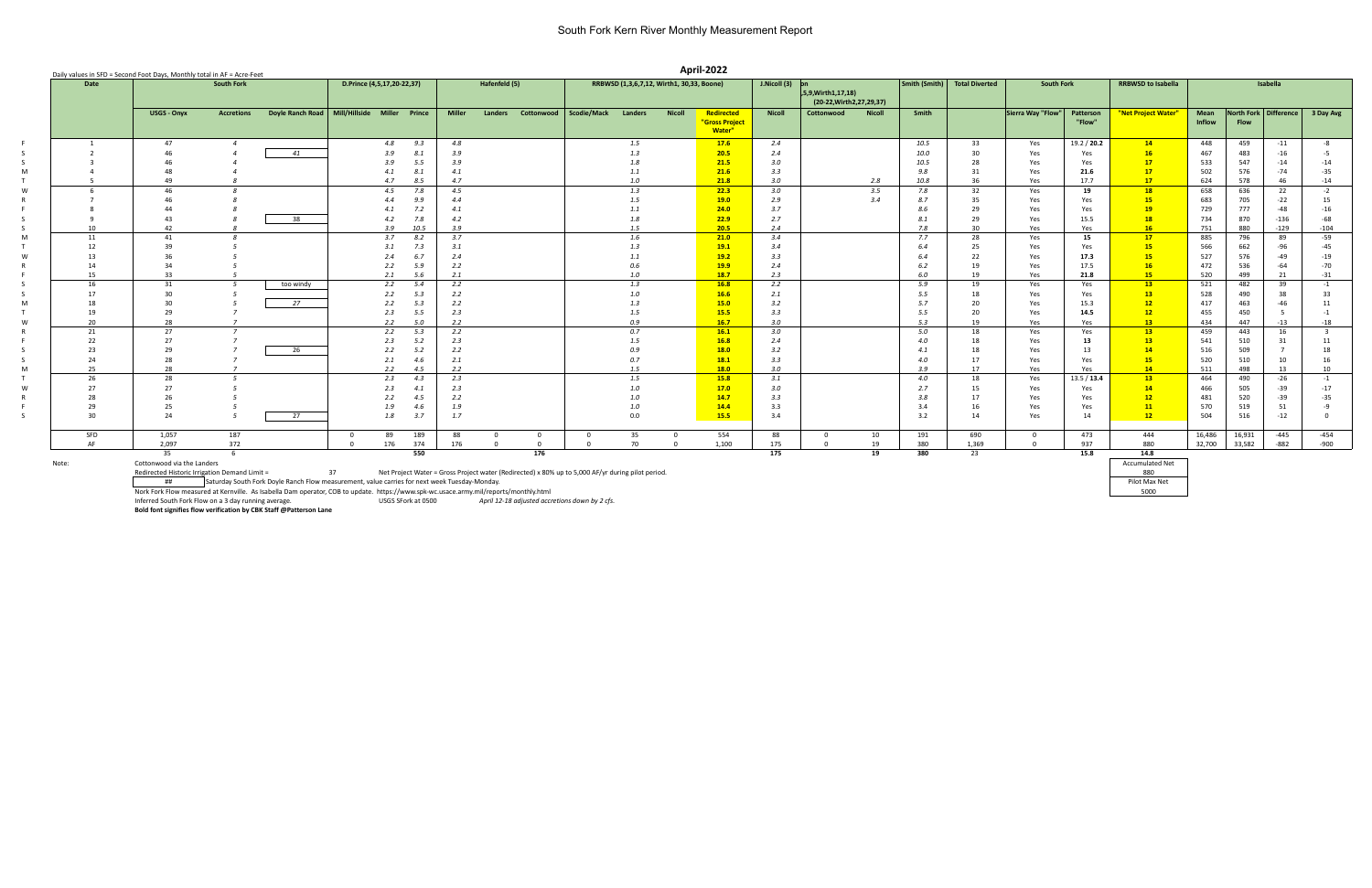| <b>USGS 11189500</b>  |            | SOUTH FORK KR Flow Verification |                     |             | https://waterdata.usgs.gov/nwis/measurements/?site_no=11189500 |      |                |              |                                                 | <b>RRB Added Calculation</b> |                       |                         |                  |         |  |  |
|-----------------------|------------|---------------------------------|---------------------|-------------|----------------------------------------------------------------|------|----------------|--------------|-------------------------------------------------|------------------------------|-----------------------|-------------------------|------------------|---------|--|--|
|                       |            | Measurement Used Who            |                     |             | Agency Flow Measurement Gage                                   |      |                |              | Gage Change Duration Mesurement Related Control |                              | Adjustment            | Rating Curve Flow (CFS) | Difference (CFS) | % Error |  |  |
| 1106 3/16/2022 11:55  | <b>PDT</b> | Yes                             | <b>JSOLUM</b>       | <b>USGS</b> | 33.4                                                           | 3.26 | $-0.01$        | 1.58         |                                                 | Poor DebrisLight             | <b>NONE</b>           | 33.32                   | 0.08             | 0%      |  |  |
| 1104 2/15/2022 11:39  | PST        | Yes                             | <b>JSOLUM</b>       | <b>USGS</b> | 25.2                                                           | 3.08 | $\mathbf{0}$   | 1.4          |                                                 | Poor Clear                   | <b>NONE</b>           | 25.11                   | 0.09             | 0%      |  |  |
| 1103 1/12/2022 13:25  | <b>PST</b> | Yes                             | Dmonsalve           | <b>USGS</b> | 18.9                                                           | 2.95 | 0.03           | 1.25         |                                                 | Poor Clear                   | <b>NONE</b>           | 20.12                   | $-1.22$          | $-6%$   |  |  |
| 1102 11/24/2021 12:23 | <b>PST</b> | Yes                             | dmonsalve           | <b>USGS</b> | 10                                                             | 2.7  | 0.01           | 1.5          |                                                 | Fair DebrisLight             | <b>NONE</b>           | 12.49                   | $-2.49$          | $-20%$  |  |  |
| 1101 11/18/2021 15:22 | <b>PST</b> | Yes                             | <b>JSOLUM</b>       | <b>USGS</b> | 9.7                                                            | 2.68 | $\overline{0}$ | 2.12         |                                                 | Poor Clear                   | <b>NONE</b>           | 11.98                   | $-2.28$          | $-19%$  |  |  |
| 1100 10/7/2021 12:56  | <b>PDT</b> | Yes                             | <b>DMONSALVE</b>    | <b>USGS</b> | 4.96                                                           | 2.3  | $-0.01$        | 1            |                                                 | Fair VegetationLight         | <b>NONE</b>           | 4.79                    | 0.17             | 4%      |  |  |
| 1099 8/9/2021 14:19   | <b>PDT</b> | <b>Yes</b>                      | <b>DMONSALVE</b>    | <b>USGS</b> | 2.72                                                           | 2.06 | $-0.01$        | 0.8          |                                                 | Poor VegetationLight         | <b>NONE</b>           | 2.23                    | 0.49             | 22%     |  |  |
| 1098 6/21/2021 14:39  | <b>PDT</b> | Yes                             | Dmonsalve           | <b>USGS</b> | 4.41                                                           | 2.23 | $\mathbf{0}$   | 0.7          |                                                 | Poor Clear                   | <b>NONE</b>           | 3.90                    | 0.51             | 13%     |  |  |
| 1097 4/27/2021 14:38  | <b>PDT</b> | Yes                             | <b>DMONSALVE</b>    | <b>USGS</b> | 28.1                                                           | 3.13 | $\overline{0}$ | 1            |                                                 | Fair Clear                   | <b>NONE</b>           | 27.24                   | 0.86             | 3%      |  |  |
| 1095 3/15/2021 14:17  | PDT        | <b>No</b>                       |                     |             |                                                                |      |                |              |                                                 |                              |                       |                         |                  |         |  |  |
| 1096 3/15/2021 13:56  | <b>PDT</b> | Yes                             | <b>RGURULE/DMON</b> | <b>USGS</b> | 36.7                                                           | 3.3  | 0.01           | 1.13         | Poor                                            |                              | <b>NONE</b>           | 35.37                   | 1.33             | 4%      |  |  |
| 1094 2/11/2021 12:05  | <b>PST</b> | Yes                             | <b>RDG</b>          | <b>USGS</b> | 32.1                                                           | 3.27 | $-0.01$        | 1.1          |                                                 | Poor DebrisLight             | <b>NONE</b>           | 33.83                   | $-1.73$          | $-5%$   |  |  |
| 1093 12/7/2020 13:01  | PST        | Yes                             | <b>RDG</b>          | <b>USGS</b> | 13.9                                                           | 2.82 | 0.03           | 1.13         |                                                 | Poor DebrisLight             | <b>NONE</b>           | 15.85                   | $-1.95$          | $-12%$  |  |  |
| 1092 10/20/2020 12:36 | PDT        | Yes                             | <b>RDG</b>          | <b>USGS</b> | 9.92                                                           | 2.62 | $\mathbf{0}$   | 0.9          |                                                 | Poor Clear                   | <b>NONE</b>           | 10.54                   | $-0.62$          | $-6%$   |  |  |
| 1091 8/21/2020 12:25  | <b>PDT</b> | Yes                             | RDG/DWM             | <b>USGS</b> | 9.38                                                           | 2.56 | $-0.01$        | 1.66         |                                                 | Poor Clear                   | <b>OTHR</b>           | 9.22                    | 0.16             | 2%      |  |  |
| 1090 7/9/2020 14:38   | <b>PDT</b> | Yes                             | <b>DWM</b>          | <b>USGS</b> | 16.7                                                           | 2.86 | $\mathbf{0}$   |              |                                                 | Poor Clear                   | <b>NONE</b>           | 17.09                   | $-0.39$          | $-2%$   |  |  |
| 1089 7/9/2020 12:59   | <b>PDT</b> | Yes                             | <b>DWM</b>          | <b>USGS</b> | 16                                                             | 2.86 | $\overline{0}$ | $\mathbf{1}$ |                                                 | Poor Clear                   | <b>NONE</b>           | 17.09                   | $-1.09$          | $-6%$   |  |  |
| 1088 4/21/2020 14:31  | PDT        | Yes                             | <b>MDR</b>          | <b>USGS</b> | 232                                                            | 5.09 | $-0.01$        | 0.5          | Fair                                            |                              | <b>NONE</b>           | 238.10                  | $-6.10$          | $-3%$   |  |  |
| 1087 2/13/2020 12:24  | PST        | Yes                             | <b>RDG/MDR</b>      | <b>USGS</b> | 67.1                                                           | 3.75 | $-0.01$        | 0.5          | Good                                            |                              | <b>NONE</b>           | 64.48                   | 2.62             | 4%      |  |  |
| 1086 2/13/2020 10:35  | PST        | Yes                             | RDG/MDR             | <b>USGS</b> | 64.3                                                           | 3.71 | $\mathbf{1}$   | 0.5          | Fair                                            |                              | <b>NONE</b>           | 61.40                   | 2.90             | 5%      |  |  |
| 1085 2/12/2020 16:28  | <b>PST</b> | No                              |                     |             |                                                                |      |                |              |                                                 |                              |                       |                         |                  |         |  |  |
| 1084 12/17/2019 13:31 | PST        | Yes                             | <b>KSF/TAO</b>      | <b>USGS</b> | 49.1                                                           | 3.55 | $\Omega$       | 0.3          |                                                 | Fair Clear                   | <b>NONE</b>           | 50.08                   | $-0.98$          | $-2%$   |  |  |
| 1083 12/6/2019 11:28  | PST        | Yes                             | RDG/BRG             | <b>USGS</b> | 56.5                                                           | 3.7  | $-0.01$        | 1.4          |                                                 | Fair DebrisLight             | <b>NONE</b>           | 60.65                   | $-4.15$          | $-7%$   |  |  |
| 1082 10/16/2019 13:10 | PDT        | Yes                             | <b>JDM</b>          | <b>USGS</b> | 35.6                                                           | 3.34 | $\Omega$       | 0.6          |                                                 | Poor Clear                   | <b>NONE</b>           | 37.49                   | $-1.89$          | $-5%$   |  |  |
| 10818/26/2019 12:06   | <b>PDT</b> | Yes                             | <b>DMC</b>          | <b>USGS</b> | 32.6                                                           | 3.32 | $\Omega$       | 0.74         |                                                 | Poor Clear                   | <b>NONE</b>           | 36.42                   | $-3.82$          | $-10%$  |  |  |
| 1080 7/31/2019 14:09  | <b>PDT</b> | Yes                             | <b>DMC</b>          | <b>USGS</b> | 67                                                             | 3.87 | $-0.01$        | 0.8          |                                                 | Poor Clear                   | <b>NONE</b>           | 74.34                   | $-7.34$          | $-10%$  |  |  |
| 1079 6/14/2019 8:15   | <b>PDT</b> | <b>No</b>                       |                     |             |                                                                |      |                |              |                                                 |                              |                       |                         |                  |         |  |  |
| 1078 4/19/2019 13:21  | <b>PDT</b> | Yes                             | DMC/NRH             | <b>USGS</b> | 1580                                                           | 7.45 | 0.03           | 1.1          | Poor                                            |                              | <b>NONE</b>           | 1435.72                 | 144.28           | 10%     |  |  |
| 1077 3/13/2019 11:22  | <b>PDT</b> | Yes                             | <b>NRH</b>          | <b>USGS</b> | 251                                                            | 5.19 | $\overline{0}$ | 0.4          |                                                 | Poor Clear                   | <b>NONE</b>           | 259.51                  | $-8.51$          | $-3%$   |  |  |
| 1076 2/7/2019 12:46   | <b>PST</b> | Yes                             | <b>DMC</b>          | <b>USGS</b> | 72.6                                                           | 3.9  | $-0.03$        | 0.9          |                                                 | Fair Clear                   | <b>NONE</b>           | 76.95                   | $-4.35$          | $-6%$   |  |  |
|                       |            |                                 |                     |             |                                                                |      |                |              |                                                 |                              | All Range             | 99.09                   | 3.87             | $-2%$   |  |  |
|                       |            |                                 |                     |             |                                                                |      |                |              |                                                 |                              | <b>Critical Range</b> | 30.92                   | $-1.05$          | $-3%$   |  |  |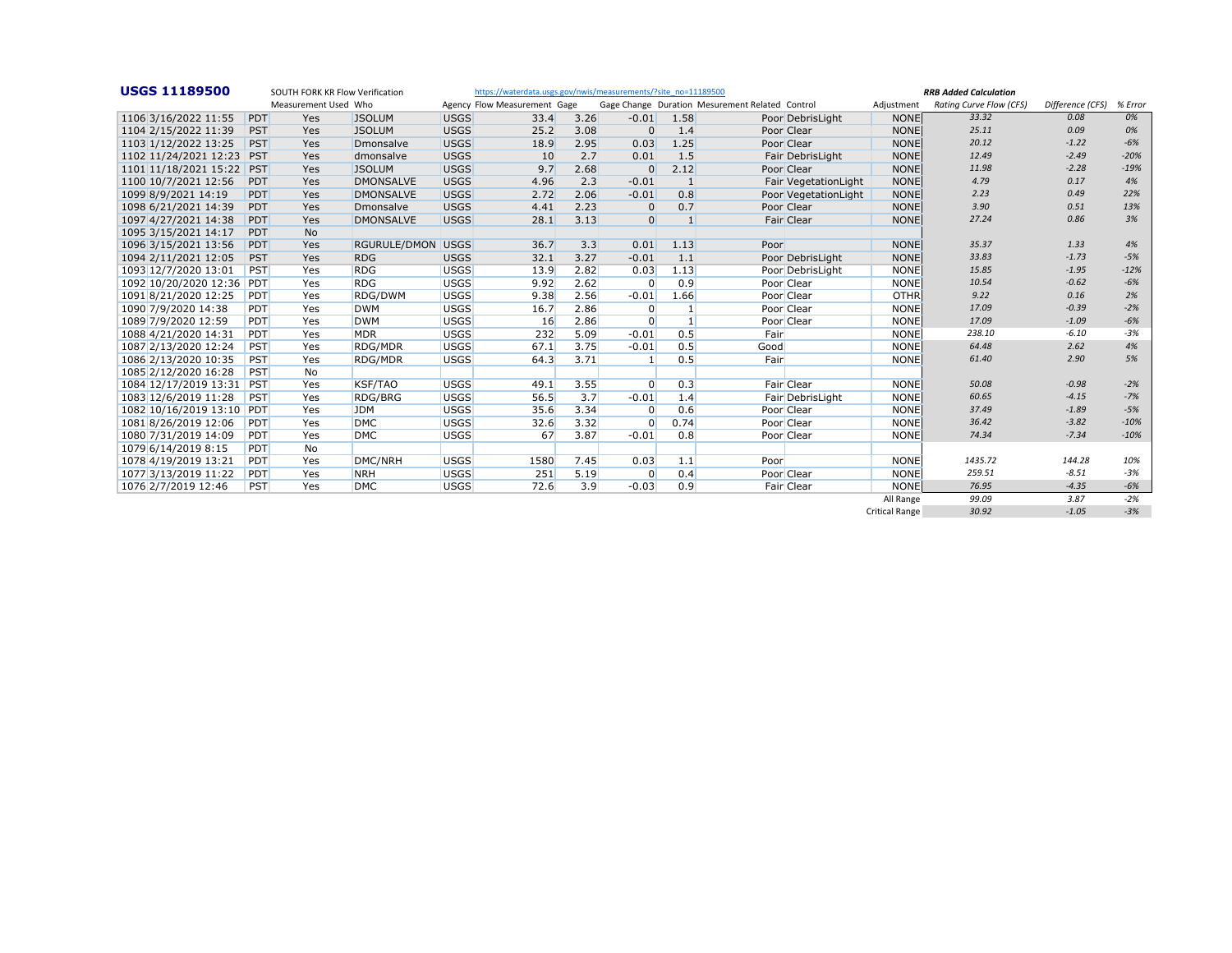|            |                                         |                              |      | ***Q (Accretions) = Q(doyle ranch) + Q(Nicoll) + Q (Smith) + Q(Landers) - Q(USGS gauge) |         |               |          |                                                                            |  |  |  |  |  |
|------------|-----------------------------------------|------------------------------|------|-----------------------------------------------------------------------------------------|---------|---------------|----------|----------------------------------------------------------------------------|--|--|--|--|--|
|            | <b>QAccretions</b><br>Date (calculated) | <b>QAccretions</b><br>(used) |      | Qusgs   QDoyle Ranch                                                                    | QNicoll | <b>QSmith</b> | QLanders | Notes:                                                                     |  |  |  |  |  |
| 3/16/2022  | 9.1                                     | N/A                          | 31.8 | 9.3                                                                                     | 10.5    | 11.3          |          | 9.8 ** estimated 3 cfs bypass from Nicoll to river, meter read             |  |  |  |  |  |
| 3/19/2022  | 10.9                                    | N/A                          | 37.0 | 12.4                                                                                    | 11.5    | 12.0          |          | 11.9 ** estimated 2.7 cfs bypass from Nicoll to river, meter read          |  |  |  |  |  |
| 3/26/2022  | 4.4                                     |                              | 62.9 | 20.4                                                                                    | 10      | 11.63         |          | 25.22 ** estimated 10 cfs bypass from Nicoll to river                      |  |  |  |  |  |
| 4/2/2022   | 8.5                                     | 8.5                          | 46   | 40.83                                                                                   | 2.4     | 9.96          |          | $1.27$ * 5am USGS Q                                                        |  |  |  |  |  |
| 4/9/2022   | 7.0                                     |                              | 43.2 | 37.6                                                                                    | 2.73    | 8.14          | 1.77     |                                                                            |  |  |  |  |  |
| 04/18/2022 | 7.2                                     | 7.2                          | 29.9 | 26.84                                                                                   | 3.23    | 5.74          |          | 1.33 Flowtrack Doyle Ranch @ 12:30                                         |  |  |  |  |  |
| 04/23/2022 | 5.3                                     | 5.3                          | 28.6 | 25.71                                                                                   | 3.22    | 4.07          | 0.86     |                                                                            |  |  |  |  |  |
| 4/30/2022  | 10.5                                    | 5                            | 23.9 | 27.8                                                                                    | 3.4     | 3.2           |          | 0 Used 7 cfs, then adjusted again after meeting with city to 5 cfs (05/04) |  |  |  |  |  |
| 5/9/2022   | 8.8                                     |                              | 17.1 | 13.84                                                                                   | 2.73    | 8.29          |          |                                                                            |  |  |  |  |  |